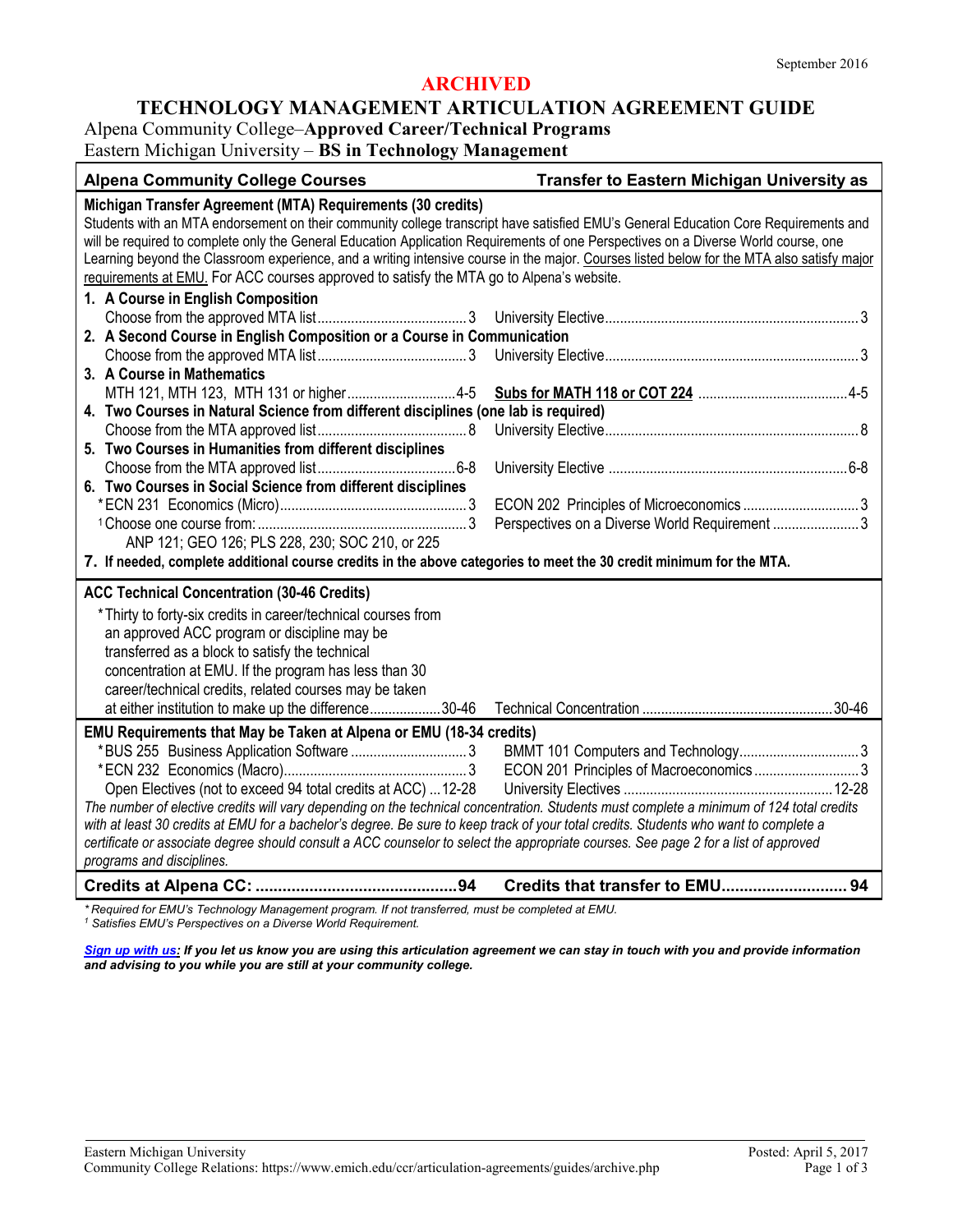## **ARCHIVED**

# **TECHNOLOGY MANAGEMENT ARTICULATION AGREEMENT GUIDE** Alpena Community College–**Approved Career/Technical Programs** Eastern Michigan University – **BS in Technology Management**

| <b>Completion of EMU's Technology Management</b>                                                                                                                                                                                                                                                                                                                                                                                                                                                                                                                                                                                                                                                                                                                                                                                                                                                                                                                                                                                                                                                                                                                                                                                                                                                                                                                                                                                                                                                                                                                                                                                                                                                                                                                                                                                                                             |                                                                                                                                                                                                                                                                                                                                                                                                                                                                                                                                                                                                                                                                                                                                                                                                                                                                                                                                     |
|------------------------------------------------------------------------------------------------------------------------------------------------------------------------------------------------------------------------------------------------------------------------------------------------------------------------------------------------------------------------------------------------------------------------------------------------------------------------------------------------------------------------------------------------------------------------------------------------------------------------------------------------------------------------------------------------------------------------------------------------------------------------------------------------------------------------------------------------------------------------------------------------------------------------------------------------------------------------------------------------------------------------------------------------------------------------------------------------------------------------------------------------------------------------------------------------------------------------------------------------------------------------------------------------------------------------------------------------------------------------------------------------------------------------------------------------------------------------------------------------------------------------------------------------------------------------------------------------------------------------------------------------------------------------------------------------------------------------------------------------------------------------------------------------------------------------------------------------------------------------------|-------------------------------------------------------------------------------------------------------------------------------------------------------------------------------------------------------------------------------------------------------------------------------------------------------------------------------------------------------------------------------------------------------------------------------------------------------------------------------------------------------------------------------------------------------------------------------------------------------------------------------------------------------------------------------------------------------------------------------------------------------------------------------------------------------------------------------------------------------------------------------------------------------------------------------------|
| <b>Program</b>                                                                                                                                                                                                                                                                                                                                                                                                                                                                                                                                                                                                                                                                                                                                                                                                                                                                                                                                                                                                                                                                                                                                                                                                                                                                                                                                                                                                                                                                                                                                                                                                                                                                                                                                                                                                                                                               |                                                                                                                                                                                                                                                                                                                                                                                                                                                                                                                                                                                                                                                                                                                                                                                                                                                                                                                                     |
| <b>Major Requirements (30-33 credits)</b><br><b>Core Courses (18 credits)</b><br>TM 130<br>TM 212<br>Management of Technological Change 3<br>Information Technology Mgmt & Organizations3<br>TM 311<br><sup>1</sup> TM 314W Sociotechnical Systems Appr to Proc Imprvmt 3<br>Technology Project Management 3<br>TM 402<br>Senior Seminar in Technology Management3<br><b>TM 415</b><br><b>Technology Mgmt Electives (12-15 credits)</b><br>(At least 3 hours at the 300/400 level must be completed.)<br><b>ACC 130</b><br>Accounting for Non-business Majors (3)<br><b>ACC 240</b><br>Prin of Financial Accounting (3)<br><b>ACC 241</b><br>Prin of Managerial Accounting (3)<br>Analysis of Financial Statements (3)<br><b>ACC 358</b><br><b>FIN 350</b><br>Principles of Finance (3)<br>LAW 293<br>Legal Environment of Business (3)<br>LAW 403<br>Employment Law (3)<br>MGMT 384 Human Resource Management (3)<br>MGMT 386 Organizational Behavior & Theory (3)<br>MGMT 388 Introduction to Entrepreneurship (3)<br><sup>1</sup> MGMT 480W Management Responsibility & Ethics (3)<br>Principles of Marketing (3)<br><b>MKTG 360</b><br>Advertising (3)<br><b>MKTG 369</b><br>Marketing and Production Innovation (3)<br><b>MKTG 473</b><br>Quantitative Analysis of Sustainability Issues (3)<br>TM 306<br><b>TM 308</b><br>Seminar in Technological Impacts (3)<br>TM 377/378/379 Special Topics (1/2/3)<br>Cooperative Education in Tech Management (3)<br><sup>2</sup> TM 387L<br>TM 477/478/479 Special Topics (1/2/3)<br>Women and Technology (3)<br>TM 420<br>TM 495<br>Technology, Values, and the Future (3)<br><b>LBC Requirement</b><br>One LBC course or noncredit experience must be completed at<br>EMU. TM 387 Cooperative Education satisfies the LBC<br>requirement. See the Program Coordinator for other options.<br>Minimum Credits to Graduate:  124 | <b>Alpena CC Approved Programs</b><br>Accounting<br>Apprentice-Electrical<br>Apprentice-Millwright<br>Auto Body Repair<br>Automotive Service & Repair<br><b>Business Information Systems</b><br>CAD/CAM Technology - All Options<br>Computer Information Systems (all options)<br><b>Computer Science-General</b><br>Concrete Technology<br><b>Construction Technology</b><br>Criminal Justice - All Options<br>Customer Energy Service - All Options<br>Electrical Maintenance Technician<br><b>General Sciences</b><br><b>Industrial Sales</b><br><b>Licensed Practical Nursing</b><br>Manufacturing Technology Basic Certificate<br>Marine Technology<br>Marketing<br>Mechanical Design Technology<br><b>Medical Assistant</b><br>Millwright Technician<br>Network Administration -All Options<br><b>Registered Nursing</b><br>Utility Technician<br><b>Welding Technology</b><br>Other programs approved by Program Coordinator |
|                                                                                                                                                                                                                                                                                                                                                                                                                                                                                                                                                                                                                                                                                                                                                                                                                                                                                                                                                                                                                                                                                                                                                                                                                                                                                                                                                                                                                                                                                                                                                                                                                                                                                                                                                                                                                                                                              |                                                                                                                                                                                                                                                                                                                                                                                                                                                                                                                                                                                                                                                                                                                                                                                                                                                                                                                                     |
| The Technology Management program is offered online.                                                                                                                                                                                                                                                                                                                                                                                                                                                                                                                                                                                                                                                                                                                                                                                                                                                                                                                                                                                                                                                                                                                                                                                                                                                                                                                                                                                                                                                                                                                                                                                                                                                                                                                                                                                                                         |                                                                                                                                                                                                                                                                                                                                                                                                                                                                                                                                                                                                                                                                                                                                                                                                                                                                                                                                     |

*<sup>1</sup> Satisfies EMU's Writing Intensive requirement*

*<sup>2</sup> Satisfies EMU's Learning beyond the Classroom requirement*

*NOTE: If sufficient credits are not transferred, additional courses must be completed at EMU to satisfy the minimum of 124 credit hours required to graduate.*